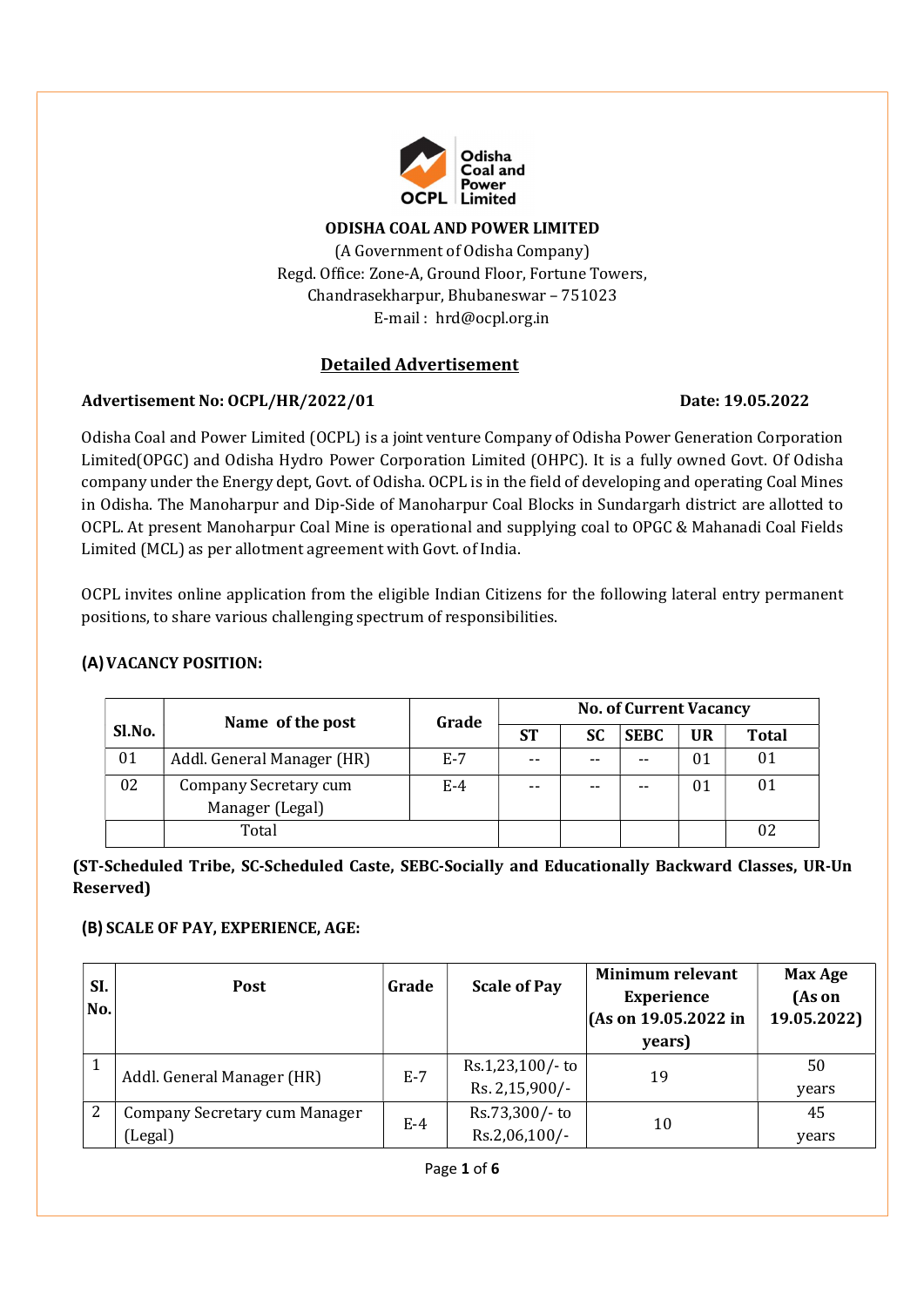# (C) ALLOWANCES AND SERVICE BENEFITS:

Besides Basic Pay, the selected candidates will get other allowances/ benefits like Dearness Allowance, Conveyance Expenses, House Rent Allowance, Medical Facilities for self & dependent family members, Gratuity, CMPF, etc. as per Rules of the Company.

# (D)ESSENTIAL QUALIFICATION:

| <b>Sl</b>      | Name of the                                       | Qualification                                                                                                                                                                                                                                                      | <b>Experience</b>                                                                                                                                                                                                                                                                                                                                                                                                                                                                                                                                                                                                                                                                                                                                                                                                                                    |
|----------------|---------------------------------------------------|--------------------------------------------------------------------------------------------------------------------------------------------------------------------------------------------------------------------------------------------------------------------|------------------------------------------------------------------------------------------------------------------------------------------------------------------------------------------------------------------------------------------------------------------------------------------------------------------------------------------------------------------------------------------------------------------------------------------------------------------------------------------------------------------------------------------------------------------------------------------------------------------------------------------------------------------------------------------------------------------------------------------------------------------------------------------------------------------------------------------------------|
| N <sub>o</sub> | Post                                              |                                                                                                                                                                                                                                                                    |                                                                                                                                                                                                                                                                                                                                                                                                                                                                                                                                                                                                                                                                                                                                                                                                                                                      |
| 01             | Addl. General<br>Manager (HR)                     | 2 years fulltime Post Graduate in<br>IR&PM/ PM&IR/ HRM or MBA<br>with specialization in HR from a<br>recognized<br>Institute/University.<br>Candidates having First Class<br>throughout of the academics and<br>having Higher qualifications will<br>be preferred. | Should have minimum 19 (Nineteen) yrs. of post<br>qualification work experience in Central / State<br>PSU<br>or leading private organizations in HR<br>department. Must have experience/working<br>knowledge in functions such as<br>·Industrial Relations, Employee Relations,<br>Public/Government Relations, Labour Laws,<br>$\bullet$ Disciplinary<br>Proceedings,<br>Performance<br>Management, HR, Establishment etc.<br>•IR Act, laws and rules applicable for Mines,<br>Employee Welfare,<br>· Contract Labour Management, Statutory<br>Compliances,<br>Dealing with CSR activities and strategy<br>light with legislation, governance,<br>1n<br>compliance & business requirements and end-<br>to-end execution of CSR projects.<br>having Working Knowledge &<br>Candidates<br>experience in Mining or Energy sector will be<br>preferred. |
| 02             | Company<br>Secretary<br>cum<br>Manager<br>(Legal) | Fellow/Associate<br>Member<br>of<br>Institute of Company Secretaries of<br>India (ICSI) and have a degree in<br>Law)                                                                                                                                               | Must have more than 10 (Ten) years post<br>qualification work experience out which three<br>years must have worked as Company Secretary<br>in lead position. Must have thorough<br>knowledge in Company Laws, corporate laws<br>and its application including Secretarial<br>Standards. Must have good grasp of applicable<br>laws to a Company so as to report to BoD<br>periodically. Must possesses very good<br>communication capability especially in drafting<br>with power to grasp and express the content<br>succinctly. Up-to-date knowledge on new<br>developments in the areas of work of a CS.<br>Candidates having Public sector experience<br>will be preferred.                                                                                                                                                                      |

- In case of educational qualification, in addition to an institute being approved by UGC/AICTE, the particular Degree/Diploma awarded by that institute is also required to be an approved Degree/Diploma.
- The qualifications possessed by candidates must be qualifications acquired through regular full time courses by attending colleges/institutes and not part-time course, distance learning programs or correspondence courses.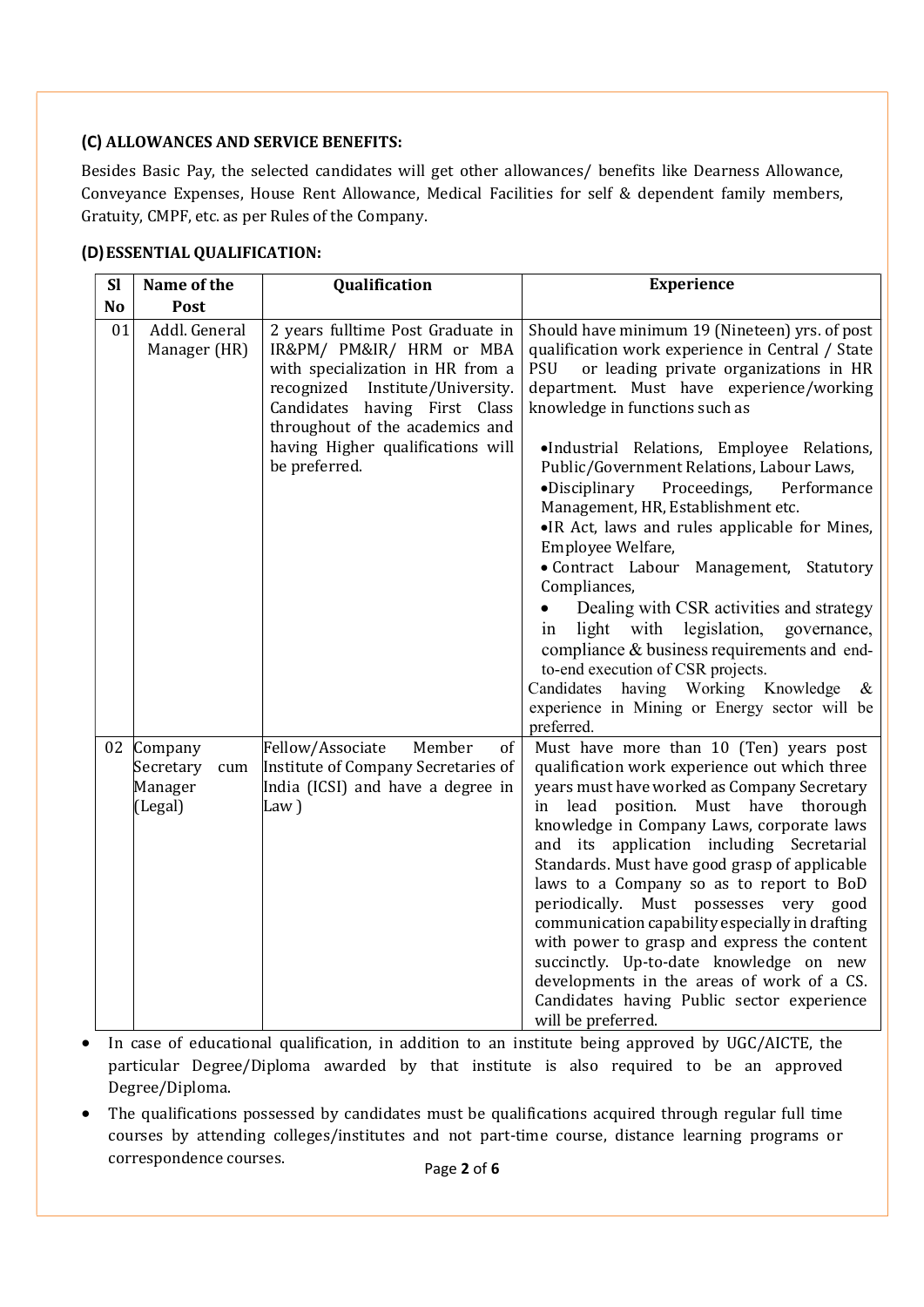Weightage shall be given to the candidates having relevant additional qualification and work experience during screening.

# (E) KEY SKILLS:

The Applicant will demonstrate characteristics of a leader who is determined, articulate, achievement & results oriented and persuasive. He/ She should be able to build a high performance team & work culture. Besides, he/she should exhibit ability to lead, inspire and mentor his/her team to achieve significant results. He/ She should possess high professional ethics, good judgement and ability to take decisive action. Good communication (verbal and written) and interpersonal skills are highly required for the above positions.

# (F) AGE:

- Candidates must not be under 21 (Twenty-One) years as on 19.05.2022.
- Reservation for Scheduled Caste, Scheduled Tribe, SEBC, Ex-Servicemen, PWD, Sports Persons and Women shall be made as per the instructions/ guidelines of State Government.
- In case of an Ex-Serviceman, who has put in not less than six months continuous service in Armed Forces of the Union shall be allowed to deduct the period of such service from his actual age  $\&$  if the resultant age does not exceed the maximum age limit prescribed for the post or service for which he seeks appointment shall be deemed to satisfy the conditions regarding age limit.
- Provided that a person who comes under more than one category mentioned above, shall be eligible for only one benefit of upper age relaxation, which shall be considered most beneficial to him / her.
- The date of birth entered in the High School Certificate Examination or equivalent Certificate issued by the concerned Board / Council will only be accepted.

# (G) SELECTION PROCESS:

- The Assessment of short-listed candidates applied against any post will be made through Personal Interview only. Mere qualifying as per the qualification criteria described above does not give a right for shortlisting for the interview.
- Based on the performance in personal interview, organizational requirement, vacancies to be operated, the candidates will be selected.
- In the event of number of short-listing candidates being large, the management reserves the right toraise the minimum eligibility standards/criteria by taking into account the qualification and/or experience to restrict the number of candidates for assessment.
- OCPL has right to select the candidate and assign the position one rank below the advertised position and grade depending upon the merit and experience of the candidate.

# (H)MEDICAL FITNESS:

- The final placement of the candidate is subject to their medical fitness as per Company's standard and other joining formalities.
- The selected candidate needs to be medically fit as per medical rules of the Company. No relaxation in health standards as indicated in the medical rule of the Company is allowed.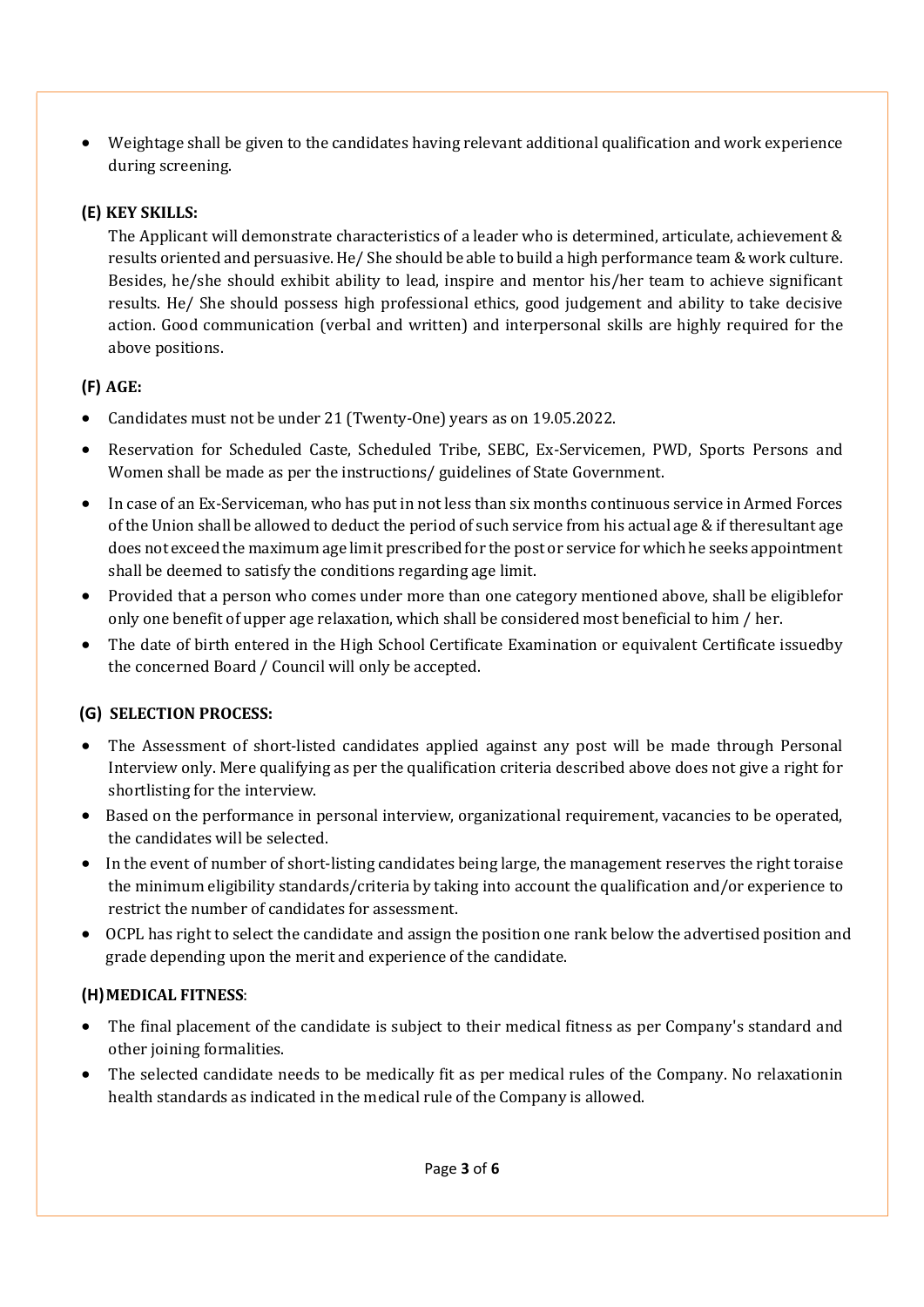# (I) PLACEMENT:

- The selected candidates will be taken under probation for a period of minimum one year. After successful completion of the probation period, the candidates shall be absorbed in the respective grades.
- AGM(HR) will be positioned at Manoharpur Coal Mines, Manoharpur, Sundargarh, Odisha and Company Secretary cum Manager (Legal) will be positioned at Corporate Office, Bhubaneswar. During the probation period and/or after absorption, selected candidates will be posted in the OCPL's establishments anywhere in Odisha & is transferable as per the organizational requirement. The selected candidates may be assigned jobs/ functions/ assignments related to their area as per the requirements of the Company.

# (J) HOW TO APPLY:

- The candidates need to apply online in the career section of OCPL website (www.ocpl.org.in) from 10AM of 19.05.2022 to 5PM of 10.06.2022. Candidates should click on the online application link, read the instructions carefully and fill-in the online application form giving accurate information. If the online application is not successfully completed, candidate is required to register again. Applications received through any other mode would not be accepted and summarily rejected.
- No request with respect to change in any data entered by the candidate will be entertained once the online application is submitted successfully. While applying online, candidate needs to upload the scanned copy of their recent passport size colour photograph & signature. In case the candidate is called for personal interview, he/she will be required to produce his/her original certificate and other relevant documents as mentioned in the on-line application form.
- Recent colour passport size photograph and signature in prescribed format (.jpg/.jpeg).

|            | File Size      | Dimension       |
|------------|----------------|-----------------|
| Photograph | 25 KB to 50 KB | 3.5 cm X 4.5 cm |
| Signature  | 25 KB to 35 KB | 3.5 cm X 1.5 cm |

#### Note: Candidates should ensure that the same passport size color photograph is used throughout this recruitment process.

- The downloaded application with self-attested photocopies of all the documents in support of the information given by the candidate in their on-line application should reach **General Manager (C & CA)**, Odisha Coal and Power Limited, Zone - A, Ground floor, Fortune Towers, Chandrasekharpur, Bhubaneswar - 751023, Odisha by post immediately after submission of online application. Name of the post applied for should be super-scribed on the envelop used for sending the hard copy of the application. No application will be received by hand. No manual / paper application will be entertained directly unless registered and applied online. The application must reach the address along with self-attested copy of all documents in support of their age, qualification, experience, payscale/monthly emoluments/CTC, etc. by 5PM of 24.06.2022.
- It may be noted that a candidate's application only in soft copy will not be entertained and will be rejected summarily if the hard copy of the application form along with other requisite self-attested photocopies of the relevant documents is not received on or before 24.06.2022.
- OCPL will not be responsible for any candidate for not being able to submit their online application within the last date on account of system error or for any other reason whatsoever.
- Internal Candidates or candidates from the holding companies are required to apply through proper channel
- Only Indian Nationals are eligible to apply.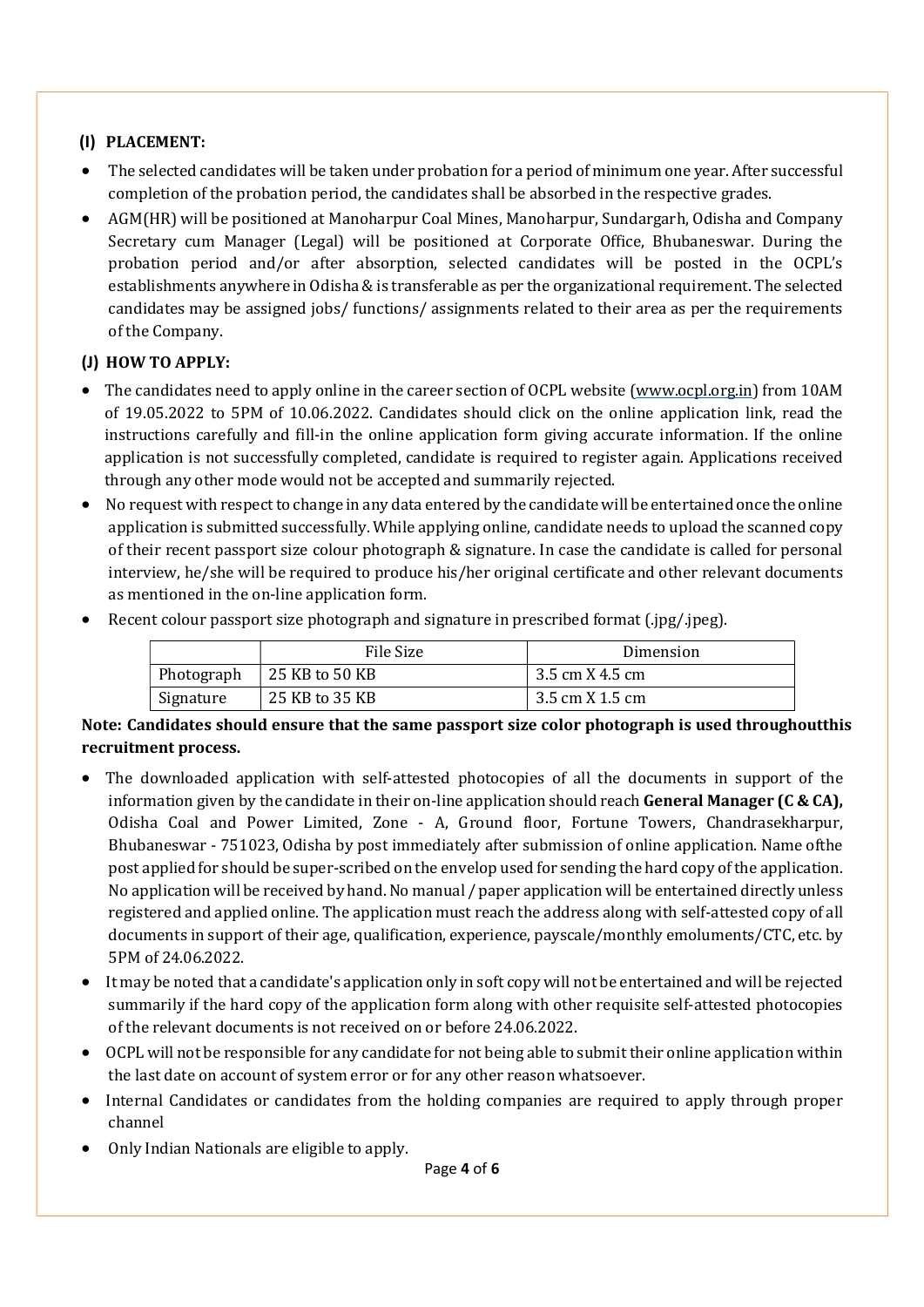### (K) INSTRUCTION TO THE CANDIDATES:

- The candidate should ensure that he/she fulfills the eligibility criteria and other conditions as mentioned in this advertisement. Mere submission of application or meeting the advertised specification does not entitle the candidates' eligibility for the post. In case it is detected at any stage of recruitment/ selection/even after appointment that the candidate does not fulfill the eligibility norms and/or that he/she has furnished any incorrect/false information or has suppressed any material fact(s), his/her candidature/appointment will automatically stand cancelled, as the candidature/appointment would be deemed to be void ab initio.
- The e-mail id mentioned in the application form must remain valid for one year. All future communication with the candidates will take place through e-mail only. OCPL will not be responsible for any loss/nondelivery of e-mail/any other communication sent, due to invalid/wrong id or due to any other reason.
- Candidates working in PSUs/Govt. should generally apply through proper channel or produce "No Objection Certificate" at the time of interview. However, in case of failing in this regard, the candidate would only be allowed to join, if selected, after formal release order from his present organization.
- Candidates will be reimbursed to and fro fare as mentioned below from their communication address mentioned in the on-line application for attending the personal interview.

| Grade     | <b>Eligibility conveyance mode</b>                      |
|-----------|---------------------------------------------------------|
| E-7 & E-4 | Economy class air / 2 <sup>nd</sup> AC train / bus fare |

- No change in communication address will be entertained at a later stage for the purpose of reimbursement of TA.
- OCPL reserves the right to raise the minimum eligibility standards. The Management reserves the right to fill up or not to fill up the above position without assigning any reason whatsoever. OCPL also reserves the right to cancel/restrict/modify/alter the recruitment process and also reserves the rightto increase the post advertised, if need arises without issuing any further notice or assigning any reason whatsoever.
- Canvassing by a candidate in any form or means shall disqualify his/her candidature.
- Any dispute with regard to the said recruitment will be settled within the jurisdiction of Bhubaneswar only.

## (L) IMPORTANT DATES:

| <b>Activity</b>                                                                     | <b>Date</b>          |
|-------------------------------------------------------------------------------------|----------------------|
| Opening of online submission of application                                         | 19.05.2022 (10AM)    |
| Last date of submission of online application                                       | 10.06.2022 (5:00 PM) |
| Last date for receipt of hard copy of application along with requisite<br>documents | 24.06.2022 (5:00 PM) |

#### Note:

- 1. All the important notification & updates regarding this recruitment shall be hosted in the OCPL website in the Career Section and accordingly all applicants are advised to visit the site regularly.
- 2. In order to avoid last minute rush, the candidates are advised to apply early enough. OCPL will not be responsible for network problems or any other problem in submission of online Application.